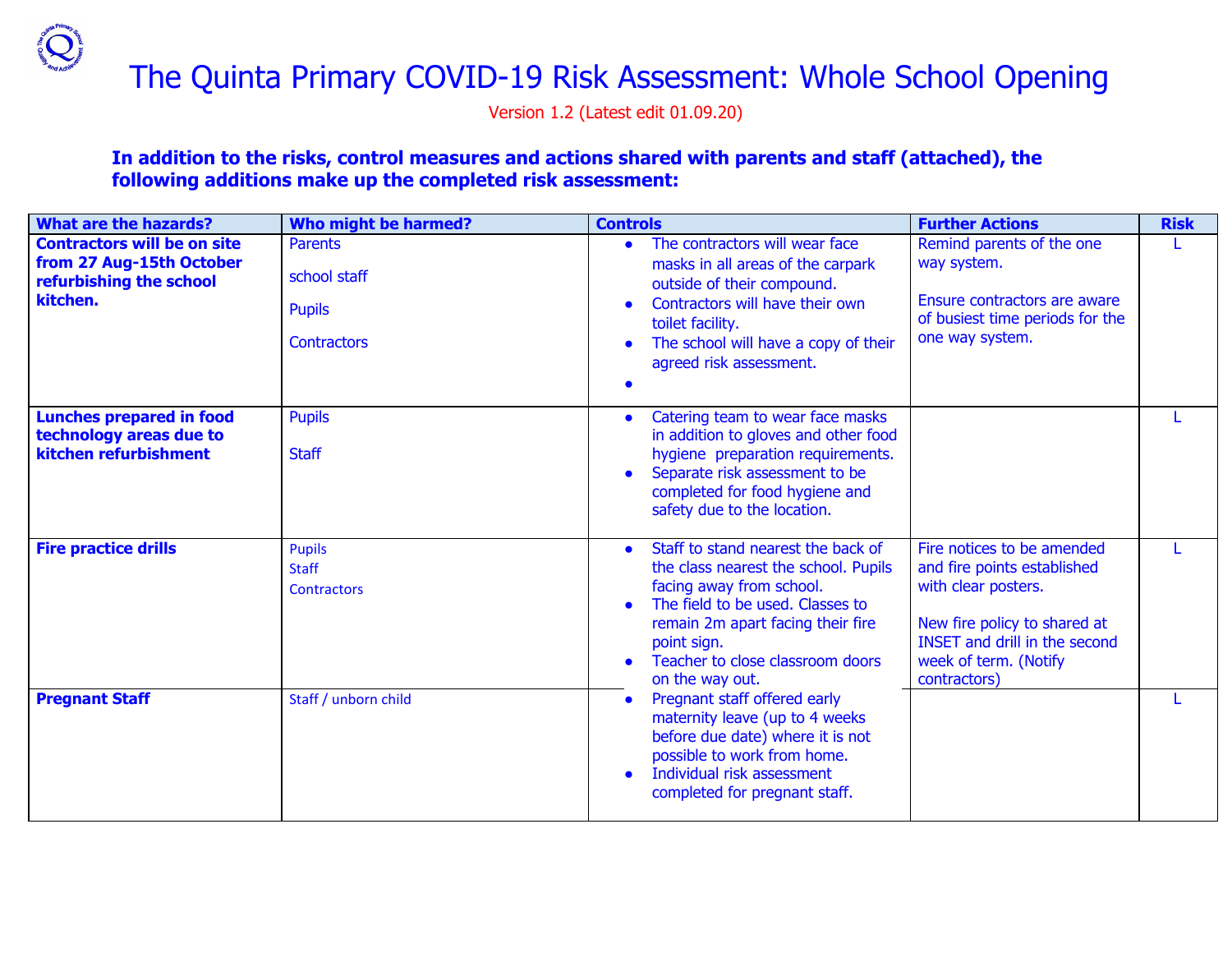| <b>INSET Training</b> | <b>Staff</b> | Training will be delivered, socially<br>distanced in the hall for essential<br>information.<br>• Zoom meetings will be used to<br>further distance. |  |
|-----------------------|--------------|-----------------------------------------------------------------------------------------------------------------------------------------------------|--|
|                       |              |                                                                                                                                                     |  |

## **Overarching Guidance for all staff:**

In all education, childcare and social care settings, preventing the spread of coronavirus involves dealing with direct transmission (for instance, when in close contact with those sneezing and coughing) and indirect transmission (via touching contaminated surfaces). A range of approaches and actions should be employed to do this. These can be seen as a hierarchy of controls that, when implemented, creates an inherently safer system, where the risk of transmission of infection is substantially reduced. These include:

1) Minimising contact with individuals who are unwell by ensuring that those who have coronavirus symptoms, or who have someone in their household who does, do not attend childcare settings, schools or colleges

2) cleaning hands more often than usual - wash hands thoroughly for 20 seconds with running water and soap and dry them thoroughly or use alcohol hand rub or sanitiser ensuring that all parts of the hands and wrists are covered

- 3) ensuring good respiratory hygiene promote the 'catch it, bin it, kill it' approach
- 4) cleaning frequently touched surfaces often using standard products, such as detergents and bleach

5) minimising contact and mixing by altering, as much as possible, the environment (such as classroom layout) and timetables (such as staggered break times, drop off and collection)

## **Staff Principles**

1. Do not come to work if you have coronavirus symptoms or go home as soon as these develop (informing your manager) and access a test as soon as possible.

2. Clean your hands and wrists more often than usual - with running water and soap and dry them thoroughly or use alcohol hand rub or sanitiser ensuring that all parts of the hands are covered.

- 3. Use the 'catch it, bin it, kill it' approach.
- 4. Avoid touching your mouth, nose and eyes.
- 5. Clean frequently touched surfaces often using standard products, such as detergents and bleach.

6. Think about ways to modify your teaching approach to keep a distance from children in your class as much as possible, particularly close face to face support (noting that it's understood that this is not possible at all times, which is why hygiene and hand cleaning is so important).

7. Consider avoiding calling pupils to the front of the class or going to their desk to check on their work if not necessary.

8. Help your class to follow the rules on hand cleaning, not touching their faces, 'catch it, bin it, kill it' etc. including by updating your classrooms displays with posters.

- 9. Reduce the amount of shared stationery your class from sharing equipment and resources (like stationary).
- 10. Keep your classroom door and windows open if possible, for air flow.
- 11. Limit the number of children from your class using the toilet at any one time.
- 12. Limit your contact with other staff members, and don't congregate in shared spaces, especially if they are small rooms.
- 13. Make sure you've read the school's updated behaviour policy and know what role in it you're being asked to take.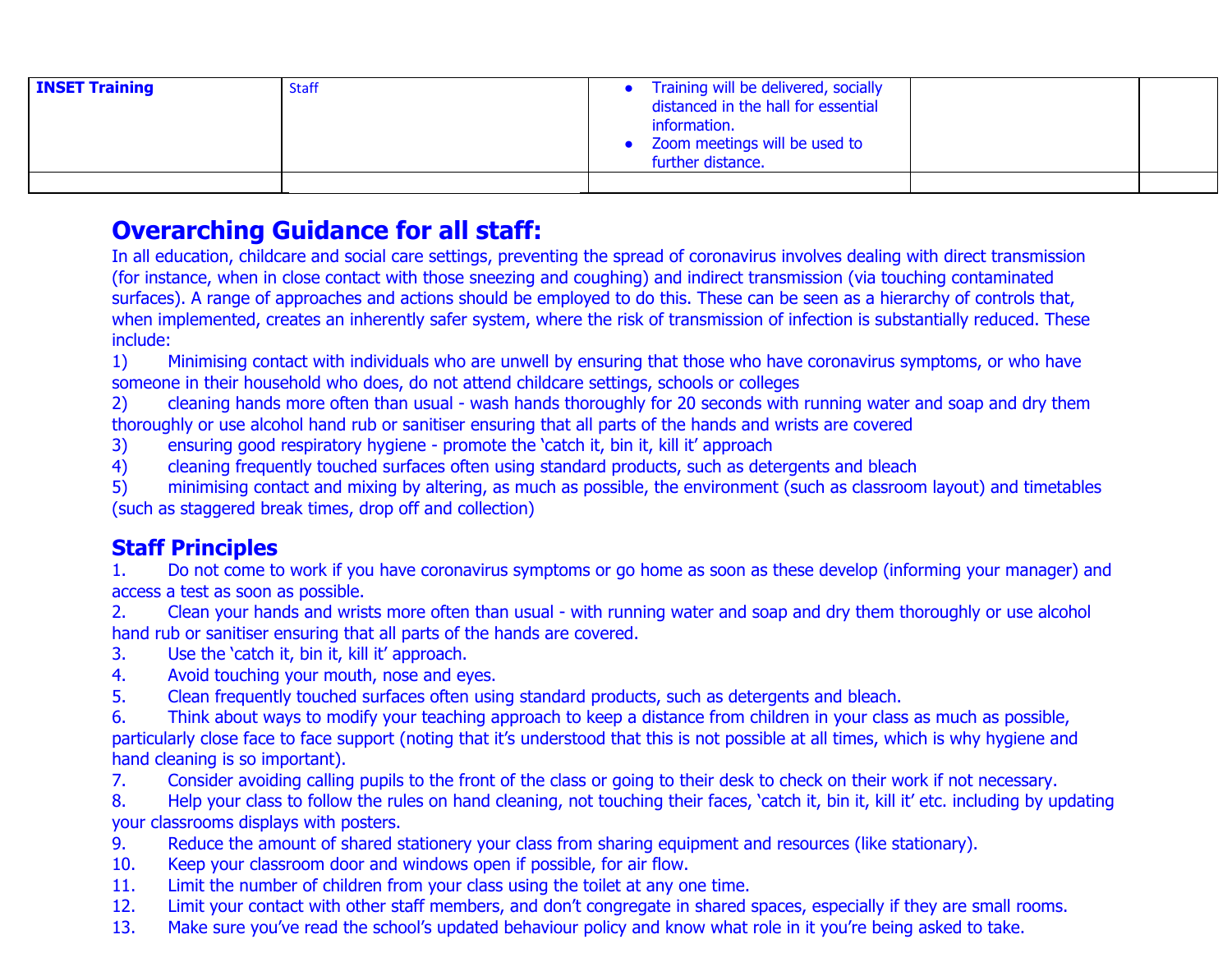| <b>Systems of</b><br>control                                                                                                                                                                                                                         | <b>Action</b>                                                                                                                                                                                                                                                                                                                                                                                                                                                                                                                                                                                                                                                                                                                                                                                                                                                                                                                                                                                                                                                                                                                                                                                                                                                                                                                                                                                                                                                                                                                                                                                                                                                                                                                                                                                                                                                                                                                                                                                                                                                                                                                                                                                                                                                                                                                                                                                                                                                                                                                                                                                                                                                                                                                                                                                                            |
|------------------------------------------------------------------------------------------------------------------------------------------------------------------------------------------------------------------------------------------------------|--------------------------------------------------------------------------------------------------------------------------------------------------------------------------------------------------------------------------------------------------------------------------------------------------------------------------------------------------------------------------------------------------------------------------------------------------------------------------------------------------------------------------------------------------------------------------------------------------------------------------------------------------------------------------------------------------------------------------------------------------------------------------------------------------------------------------------------------------------------------------------------------------------------------------------------------------------------------------------------------------------------------------------------------------------------------------------------------------------------------------------------------------------------------------------------------------------------------------------------------------------------------------------------------------------------------------------------------------------------------------------------------------------------------------------------------------------------------------------------------------------------------------------------------------------------------------------------------------------------------------------------------------------------------------------------------------------------------------------------------------------------------------------------------------------------------------------------------------------------------------------------------------------------------------------------------------------------------------------------------------------------------------------------------------------------------------------------------------------------------------------------------------------------------------------------------------------------------------------------------------------------------------------------------------------------------------------------------------------------------------------------------------------------------------------------------------------------------------------------------------------------------------------------------------------------------------------------------------------------------------------------------------------------------------------------------------------------------------------------------------------------------------------------------------------------------------|
| <b>Prevention</b><br>1.Minimise<br>contact with<br>individuals who<br>are unwell by<br>ensuring that<br>those who have<br>coronavirus<br>$(COVID-19)$<br>symptoms, or who<br>have someone in<br>their household<br>who does, do not<br>attend school | If a member of staff, pupil, parent or any other adult shows symptoms of Coronavirus or they have tested positive within the last 7 days, they<br>are not to attend school. The symptoms have been communicated with all members of the school community on multiple occasions.<br>https://www.nhs.uk/conditions/coronavirus-covid-19/symptoms/<br>If an adult becomes unwell, they are to remove themselves from the setting as soon as possible.<br>If a child in the setting becomes unwell, the existing guidelines will be followed i.e. the child will be removed to a designated isolated space<br>where they can be monitored and supported until they are collected by their parents or carers. The room that the child utilised will be<br>immediately cleaned with MP9 solution (or bleach) and the children/adults will wash their hands thoroughly for 20 seconds.<br>In terms of PPE, a fluid-resistant surgical face mask should be worn by the supervising adult if a distance of 2 metres cannot be maintained. If<br>contact with the child or young person is necessary, then disposable gloves, a disposable apron and a fluid-resistant surgical face mask should<br>be worn by the supervising adult. The member of staff supporting the symptomatic child does not need to go home to self-isolate unless they<br>develop symptoms themselves or if the symptomatic child subsequently tests positive or they have been requested to do so by NHS Test and<br>Trace.<br>There will also be a designated toilet assigned to children who fall ill. This toilet is located outside class 6. Once the child is collected, both<br>rooms (waiting and toilet if used) will be thoroughly cleaned by a member of staff wearing both gloves and a mask.<br>The designated isolation spaces/toilets are as follows;<br>Preschool corridor (Preschool) end toilet nearest cloakroom.<br>Quiet Room (Reception and Key Stage 1) Toilet near class 6<br>Outside disabled toilet and disabled toilet (KS2)<br>The child should then be tested for coronavirus. If the test is negative the child can return to the setting assuming they are well enough. If the<br>test is positive, the school will take guidance from NHS Test and Trace and Public Health Cheshire.<br>All children and adults within that group may need to self-isolate for 14 days and not attend the setting. This is why it is so important to only<br>mix when there are no other alternatives - it is a protective mechanism. This guidance also applies if an adult presents as unwell and is<br>subsequently tested as positive.<br>Whether or not the whole bubble will close is dependent on the conditions of the day, rather than waiting for a test result.<br>https://www.gov.uk/guidance/nhs-test-and-trace-how-it-works |

## **Section 1: public health advice to minimise coronavirus (Covid-19) risks.**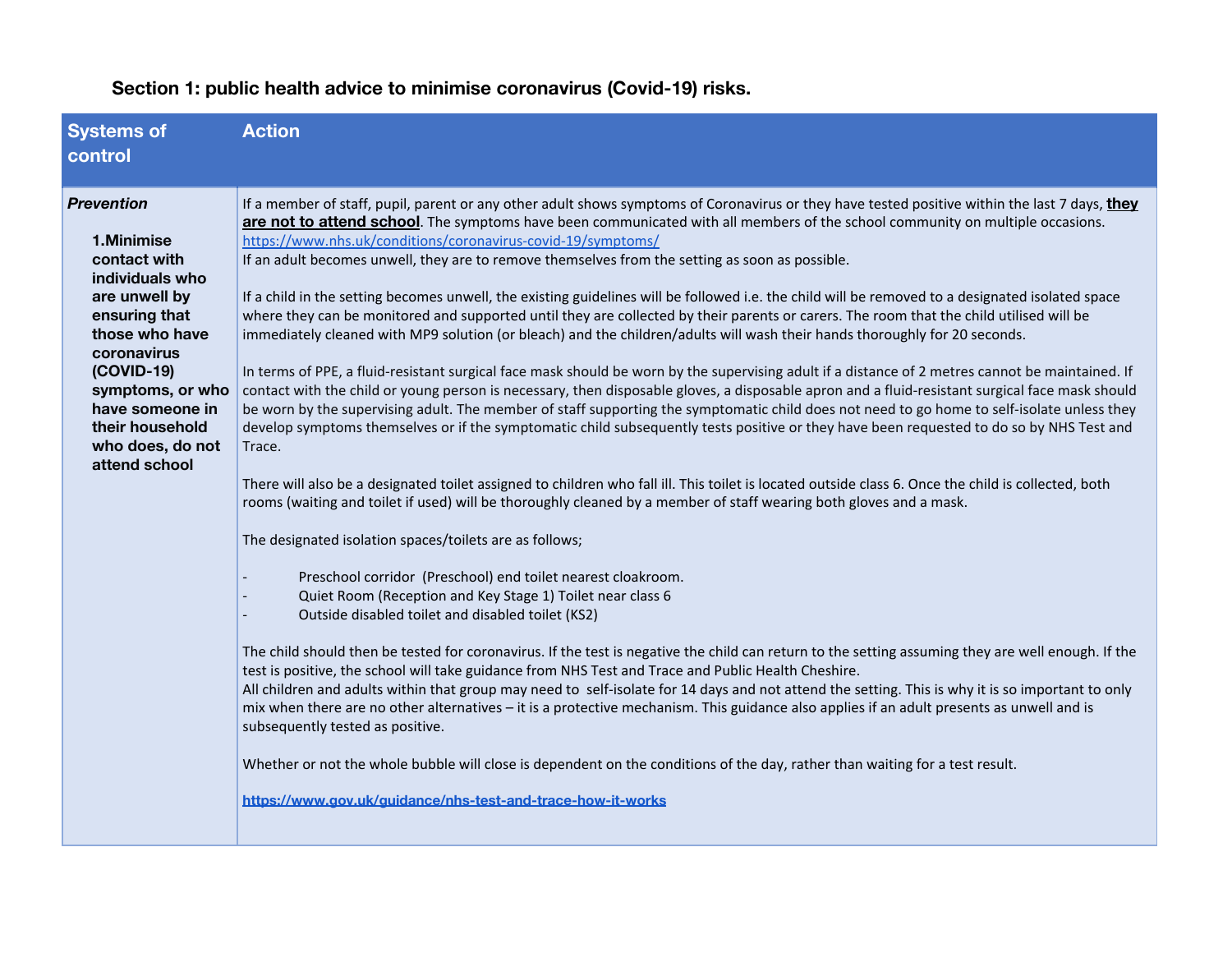| <b>Prevention</b><br>2.<br><b>Clean hands</b><br>thoroughly more<br>often than usual.                                                                                                           | Adults and children are to wash their hands on the following occasions:<br>Entry to school<br>Before/after break times<br>$\overline{\phantom{a}}$<br>Before lunch<br>$\blacksquare$<br>Before leaving school<br>$\overline{\phantom{a}}$<br>Anytime that they visit the toilet or cough/sneeze into their hands.<br>Hand sanitiser pumps are located in the entrance and in the hall.<br>Antibacterial wipes will be added to toilets for staff to use once they leave.<br>Where children are struggling to wash independently they may receive support assuming the adult supporting is also washing their hands.<br>Hand hygiene protocols are to be re-visited at the start of the year when the children will receive reminders about the expectations of practices<br>and protocols in school. They will be established as part of our culture and behaviour expectations.                                                                                                                                                                                                                                                                                                                                       |
|-------------------------------------------------------------------------------------------------------------------------------------------------------------------------------------------------|------------------------------------------------------------------------------------------------------------------------------------------------------------------------------------------------------------------------------------------------------------------------------------------------------------------------------------------------------------------------------------------------------------------------------------------------------------------------------------------------------------------------------------------------------------------------------------------------------------------------------------------------------------------------------------------------------------------------------------------------------------------------------------------------------------------------------------------------------------------------------------------------------------------------------------------------------------------------------------------------------------------------------------------------------------------------------------------------------------------------------------------------------------------------------------------------------------------------|
| <b>Prevention</b><br>3.<br><b>Ensure good</b><br>respiratory hygiene<br>by promoting the<br>'catch it, bin it, kill it'<br>approach.                                                            | Children will be reminded of the posters around school that encourage them to catch it, bin it and kill it. Children will be reminded that if<br>tissues are regularly disposed of throughout the day, they should be thrown into the lidded bins in each classroom using the foot-pedal to open<br>the bin and their hands must be cleaned afterwards.<br>Where pupils struggle to maintain as good respiratory hygiene as their peers (spitting etc) they will need an individual risk assessment to<br>ensure measures can be put in place to reduce the risks. This is not a reason to deny these pupils face-to-face education.                                                                                                                                                                                                                                                                                                                                                                                                                                                                                                                                                                                   |
| <b>Prevention</b><br><b>Introduce</b><br>4.<br>enhanced cleaning,<br>including cleaning<br>frequently touched<br>surfaces often, using<br>standard products<br>such as detergents<br>and bleach | Toilets and high use contact points will be cleaned after break, lunch and at the end of the day.<br>At various intervals (as per the cleaning schedule), adults will disinfect and clean tables, door handles and equipment. Each class will have their<br>own allotted set of classroom cleaning equipment in a caddy. It will be stored appropriately within the classrooms.<br>Children should be allowed to go to the toilet as they would do in a normal school day, however staff need to be very aware of how many other<br>children are also using the toilet and ensure that children wash their hands afterwards. Toilets are to be cleaned as above. There are markers<br>for pupils waiting outside if the toilets are at capacity.<br>If we are required to clean an area after a positive case of coronavirus has been identified, we must follow the guidelines<br>(https://www.gov.uk/government/publications/covid-19-decontamination-in-non-healthcare-settings/covid-19-decontamination-in-non-healt<br>hcare-settings). This includes ensuring that all tissues, PPE, and cleaning materials are put in a separate disposal bag that is stored securely for<br>72 hours before being disposed of. |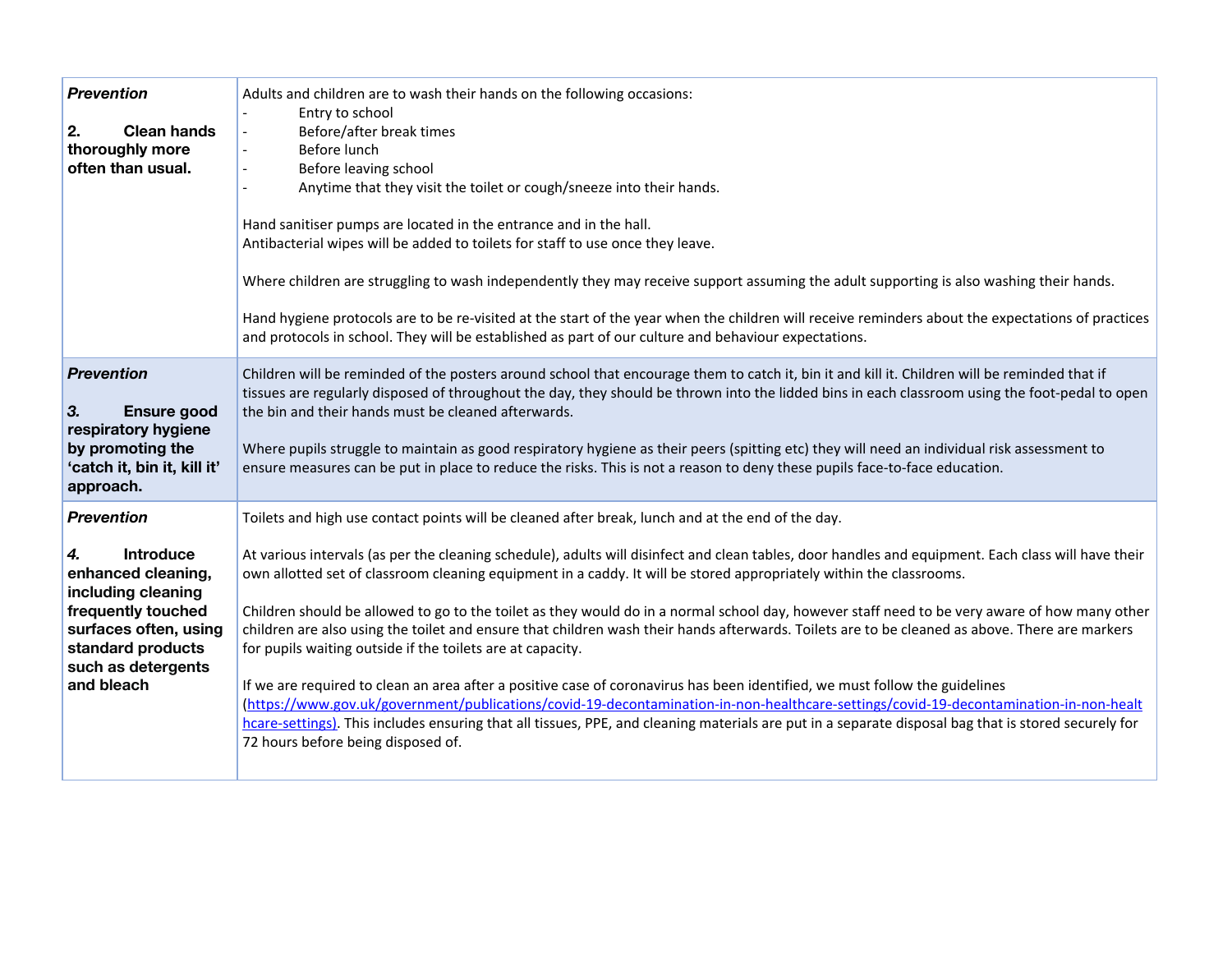*Prevention*

*5.* **Minimise contact between individuals and maintain social distancing wherever possible.**

The purpose of 'bubbles' is to minimise contacts and mixing between people, reducing the transmission of coronavirus. The Quinta Primary will do everything it can to maintain this whilst still delivering a broad and balanced curriculum. Within bubbles, children and adults must also take measures to distance themselves where at all possible.

#### **Grouping the Children**

There has been recognition from the DfE that children cannot distance themselves from staff or from each other. Bubbles provide an additional protective measure and they make it quicker and easier to identify those who need to self-isolate as a result of a positive test result.

The DfE guidance reads as follows:

"In this guidance for the autumn term, maintaining consistent groups remains important, but given the decrease in the prevalence of coronavirus (COVID-19) and the resumption of the full range of curriculum subjects, schools may need to change the emphasis *on bubbles within their system of controls and increase the size of these groups."*

In order for school to offer a curriculum that is best-placed to support 'catch-up' our bubbles will need to be in phases i.e year groups working as 1/2, 3/4, 5/6. The reasons for this are as follows:

 $\triangleright$  All children will be able to be considered for catch-up interventions now that teaching support can work across phases. There would not be enough adults to support individual class bubbles.

 $\triangleright$  We can deploy staff internally to cover PPA/management time within a phase bubble model.

➢ Staggered entry/exit times and break/lunch times can be managed more effectively in phase bubbles rather than having 14 individual start/finish times. This measure would reduce that to 4 start/finish times.

Within the government guidance, it recognises that younger children will not be able to maintain social distancing, and it is acceptable for them not to distance within their group. This has implications for NHS Test and Trace should there be the need to contact parents of children as a result of a positive case. The guidance also advises that siblings may be in different groups and encourages schools to use measures as best they can as it will still reduce the network of possible direct transmission.

All teachers and other staff can operate across different classes and year groups in order to facilitate the delivery of the curriculum.

#### **Measures within the classroom**

Adults are to encourage children to maintain a distance between one another whilst inside and reduce the amount of time that they are in face-to-face contact with one another. Where circumstances allow, adults are to try to distance from children and one another.

Children with additional needs should receive as much support as normal but adults are to be extra vigilant and mindful of their face-to-face time with the children and reduce this where possible.

Classrooms need to be adapted to support distancing where possible. For classes where the majority of work is done at tables, they will be set out forward facing. This will be Y1-6.

#### **Measures elsewhere**

There will be no whole-school events where children and adults are required to congregate. Assemblies will not take place in the autumn term.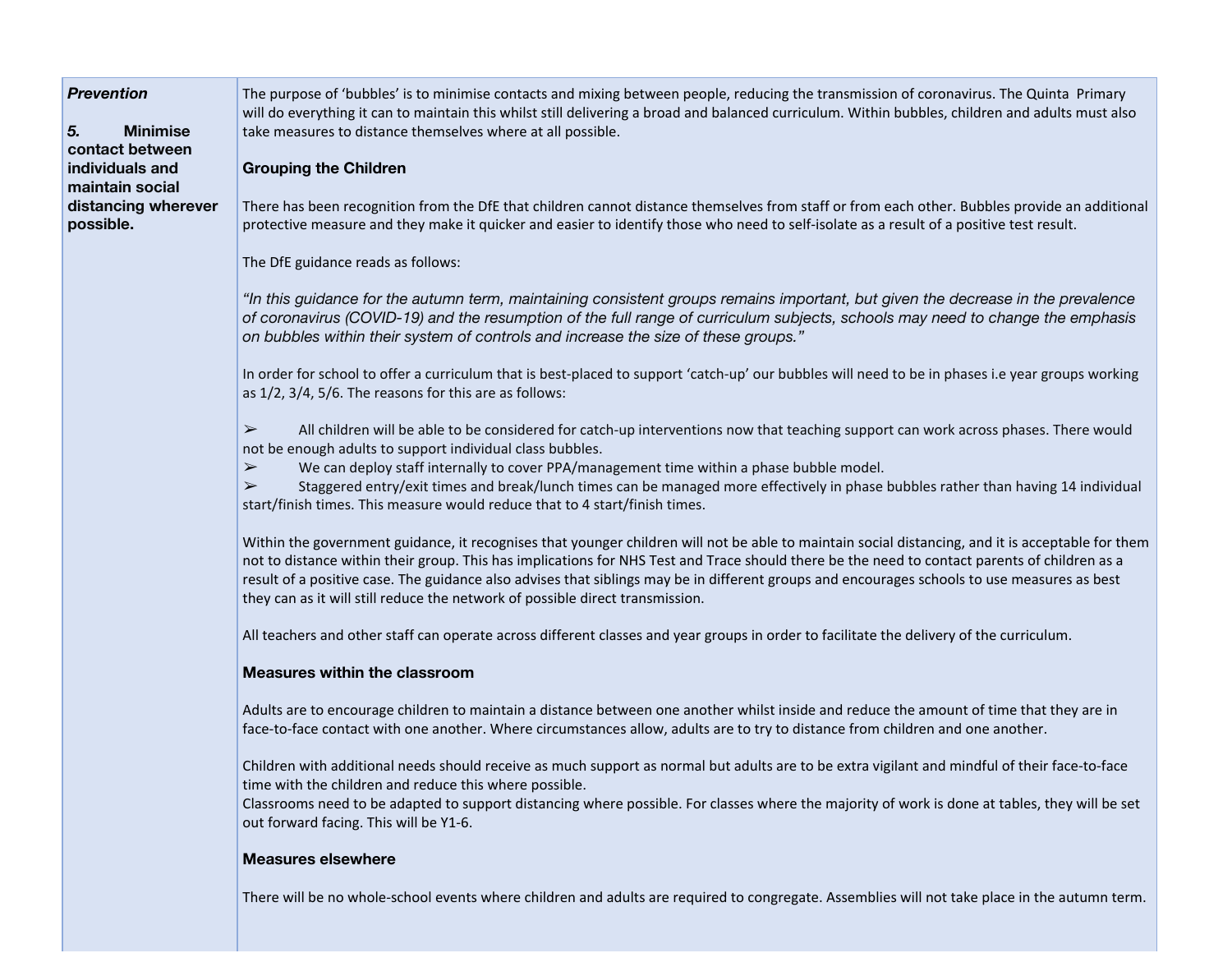Use of the staff room should be minimal. The staff room will remain open to adults, however strict social distancing must be in place and where possible.It is important for your own wellbeing that you see colleagues and I encourage this, but please do not contravene social distancing measures otherwise multiple groups could be at risk of infection should anyone present with symptoms. Zones on the field will be marked out so that bubbles don't cross.

#### **Measures for arriving at and leaving school (inc break/lunch times)**

Drop off times:

Preschool 9:00 until 9:20am Reception - Morning session:9:10 - 9:20am Afternoon session 1: 1:10 - 3:10pm Year 1 - 6 8:45am – 9:05am

Collection times Preschool morning 12:00 afternoon / all day 3:00 Reception morning 11:10 afternoon 3:10 Year 1 and 2 : 3:10pm Year 3 and 4 3:20pm Year 5 and 6 3:30pm

Children with siblings will be collected **at the later time** and will be looked after by the class teacher until this point. e.g. Billy Y1, April Y3 and Ryan Y6 will all be collected at 3:30pm from their respective classes.

Staggering entrance/collection will ensure that the adults and children on site can distance appropriately and it will reduce the risk of children coming in to contact with children from other bubbles. This will be difficult for some families of multiple children.

Parents are to be encouraged to walk to school where possible and only one parent will be permitted on the school grounds. If children cycle or scooter to school, then they are to use the storage area to lock their bike/scooter securely.

Parents must arrive on time for entry to school, they must not arrive early or late. Parents will be asked to drop off and leave, rather than remain on school grounds.

Similar to last year, teachers will be available to speak to via a phone call appointment through the school office. Teachers must commit their time to ensuring that all children safely leave their care. Parents can contact teachers through if they have queries about the day or they can call to make a phone appointment.

The school office is not to be accessed by parents unless through prior arrangement via a call or email. The office will not be open for parents to drop-in to. The DfE guidance states that coming into the site without an appointment is not allowed. However, parents can obviously still call and receive support over the phone or via email.

Any homemade non-disposable face coverings that staff or children, young people or other learners are wearing when they arrive at their setting must be removed by the wearer and placed into a plastic bag that the wearer has brought with them in order to take it home. Disposable face-coverings must be placed in a lidded bin. The wearer must then clean their hands.

#### **Other considerations**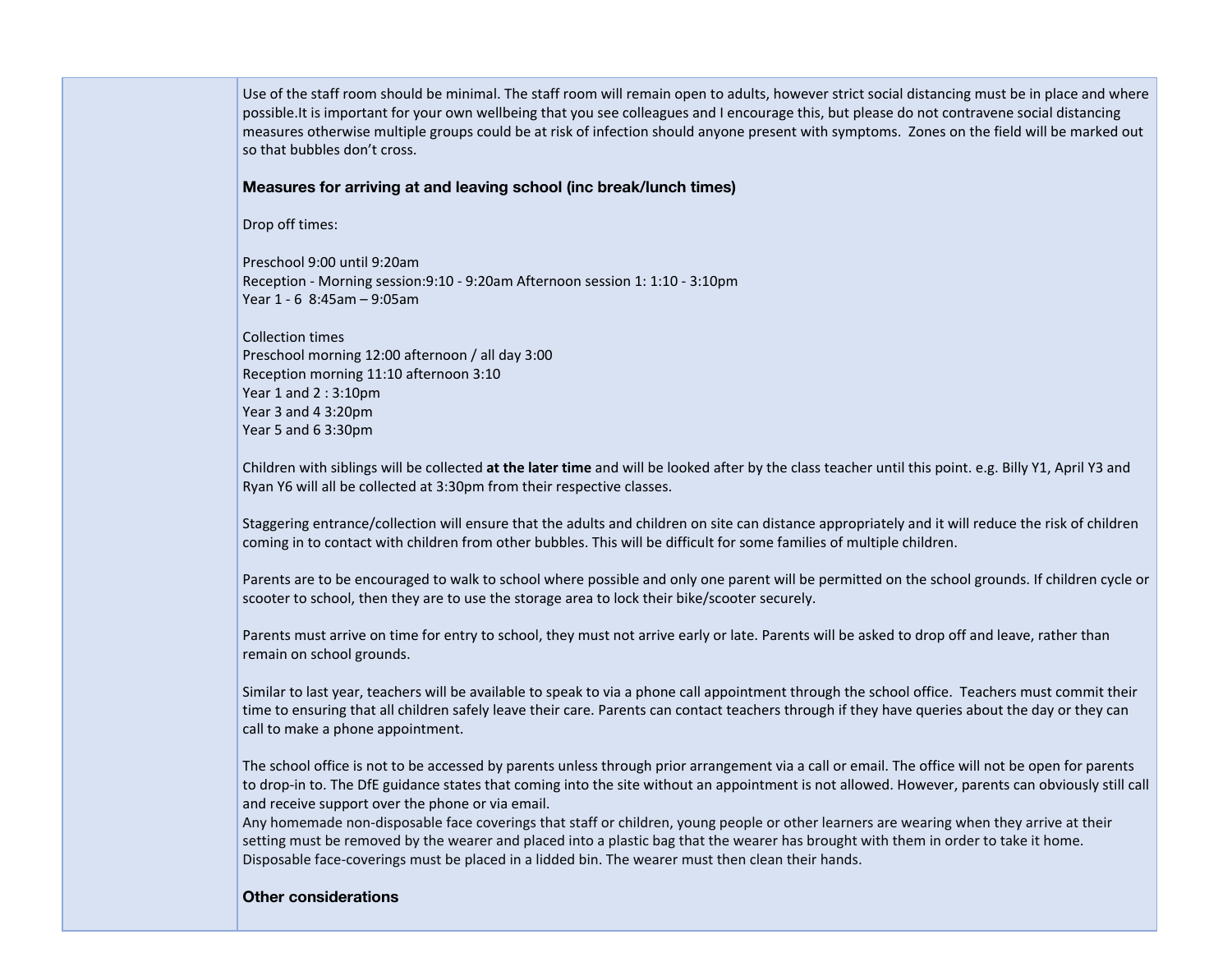|                                                                                                                      | Supply teachers, peripatetic teachers and/or other temporary staff can move between schools. Likewise specialists, therapists, clinicians and<br>other support staff for pupils with SEND should provide interventions as usual. However, they must be made aware of school procedures and<br>they must adhere to them.<br>Where contractors can attend outside of school hours they should. If that is not possible, they should follow all procedures as determined by<br>school.<br>A record of all visitors must be kept to support NHS Test and Trace.<br>In terms or classroom resources, for regularly used stationery : preschool, reception and Y1 will have shared stationery, wiped down daily. Y2<br>will have stationery 1 between 2 wiped down daily. Y3-6 will have individual stationery not to be shared. . Other classroom resources like books<br>and games can be used within the bubble but should be cleaned where possible after use.<br>Shared resources, like art/science equipment should be meticulously cleaned between use or rotated to allow 72 hours between use to ensure<br>they are safe.<br>Games that encourage distancing and little touch will be made available to the children.<br>PE equipment will only be used within each bubble and not be shared.<br>Pupils should not bring anything additional from home. There can be no 'show and tell'. However, children can now take books home and<br>return them as normal. Books are to be returned as normal but taken out of circulation for 72 hours before being returned to the library.<br>Teachers can now take books home (and return them freely) to assess or use to support planning etc. This is also true of library books. |
|----------------------------------------------------------------------------------------------------------------------|-----------------------------------------------------------------------------------------------------------------------------------------------------------------------------------------------------------------------------------------------------------------------------------------------------------------------------------------------------------------------------------------------------------------------------------------------------------------------------------------------------------------------------------------------------------------------------------------------------------------------------------------------------------------------------------------------------------------------------------------------------------------------------------------------------------------------------------------------------------------------------------------------------------------------------------------------------------------------------------------------------------------------------------------------------------------------------------------------------------------------------------------------------------------------------------------------------------------------------------------------------------------------------------------------------------------------------------------------------------------------------------------------------------------------------------------------------------------------------------------------------------------------------------------------------------------------------------------------------------------------------------------------------------------------------------------------------------------------------------|
|                                                                                                                      | Reading diaries and homework books will be sent home at the start of term and will be photographed and uploaded to Seesaw rather than<br>bringing these books in and out of school.                                                                                                                                                                                                                                                                                                                                                                                                                                                                                                                                                                                                                                                                                                                                                                                                                                                                                                                                                                                                                                                                                                                                                                                                                                                                                                                                                                                                                                                                                                                                               |
| <b>Prevention</b><br><b>Where</b><br>6.<br>necessary, wear<br>appropriate personal<br>protective equipment<br>(PPE). | PPE should only be used for two reasons; where an individual is presenting with coronavirus symptoms and/or when a child is receiving<br>intimate care (toileting/relevant first aid support).<br>The PPE available in school for dealing with cleaning of potentially infected zones and supporting ill children or adults is as follows:<br>Face masks<br>Aprons<br>Gloves of various sizes<br>Face shields (limited quantities)<br>Children need to know that some adults might be wearing PPE and that it is 'ok'.                                                                                                                                                                                                                                                                                                                                                                                                                                                                                                                                                                                                                                                                                                                                                                                                                                                                                                                                                                                                                                                                                                                                                                                                            |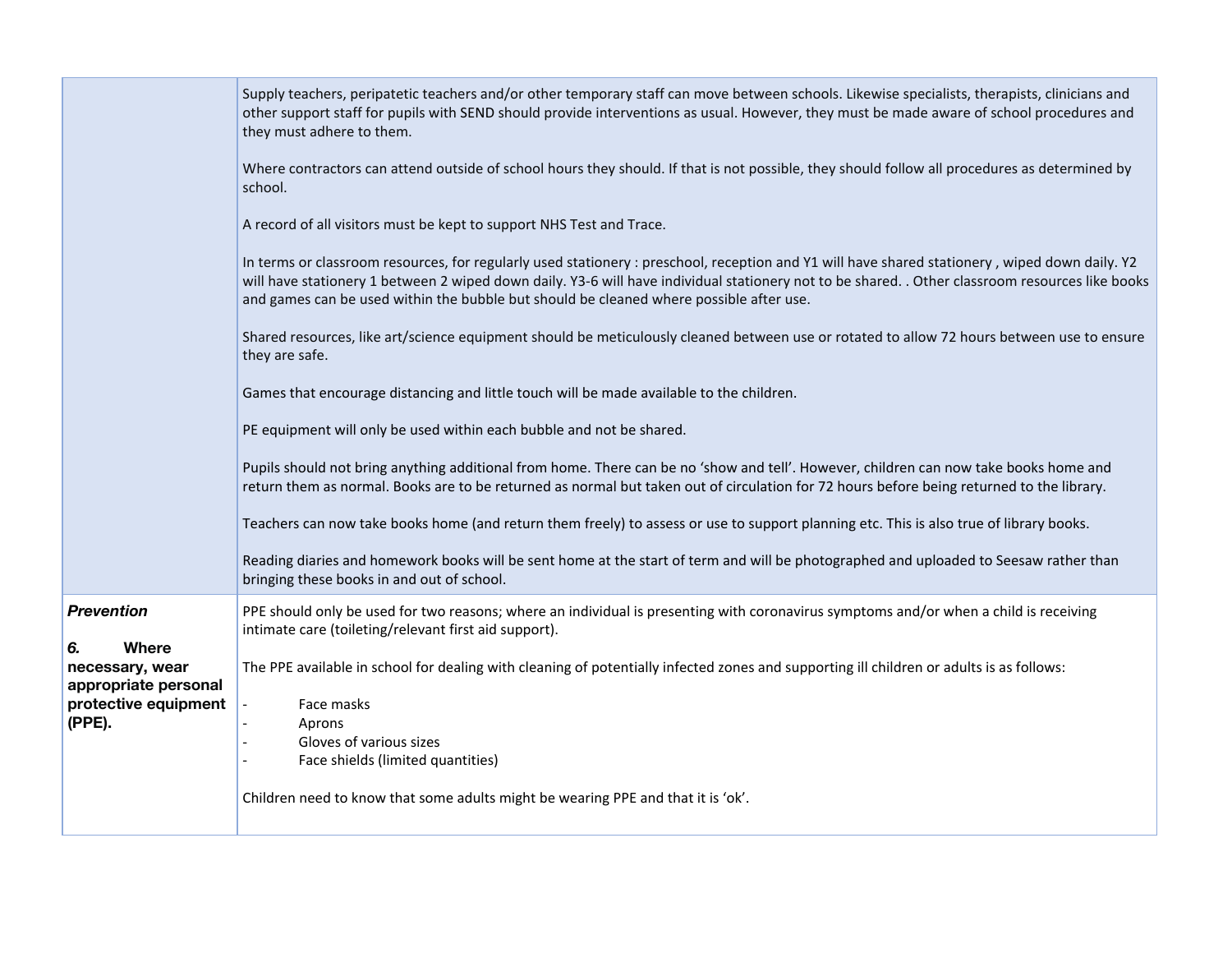| <b>Response to any</b><br>infection                    | Parents and staff will be informed that they are expected to engage in the NHS Test and Trace process if required to do so.                                                                                                                                                                                                                                                                                                                                                                                      |
|--------------------------------------------------------|------------------------------------------------------------------------------------------------------------------------------------------------------------------------------------------------------------------------------------------------------------------------------------------------------------------------------------------------------------------------------------------------------------------------------------------------------------------------------------------------------------------|
| 7.<br><b>Engage with</b><br><b>NHS Test and Trace.</b> | They will be required to book a test and provide details of anyone that they have been in close contact with. They will then be obliged to follow<br>the 'stay at home' regulations.                                                                                                                                                                                                                                                                                                                             |
|                                                        | Anyone who displays symptoms of coronavirus can and should get a test following the flowchart response.                                                                                                                                                                                                                                                                                                                                                                                                          |
|                                                        | If the test result is negative, the child can return to school assuming they would do so under normal circumstances.                                                                                                                                                                                                                                                                                                                                                                                             |
|                                                        | If the test result is positive, the child and family need to follow the 'stay at home' guidelines.                                                                                                                                                                                                                                                                                                                                                                                                               |
| <b>Response to any</b><br>infection                    | School must provide the details of those children/adults that have been in direct close contact with the child/adult (face-to-face contact for any<br>length of time); proximity contacts (extended close contact - within 1m-2m for more than 15 minutes); travelling in a small vehicle with the<br>infected person.                                                                                                                                                                                           |
| 8.<br><b>Manage</b>                                    |                                                                                                                                                                                                                                                                                                                                                                                                                                                                                                                  |
| confirmed cases of<br>coronavirus                      | The admin team will prepare a report that shows the contact details of each member of the phase bubbles to support the contact tracers.                                                                                                                                                                                                                                                                                                                                                                          |
| (Covid-19) amongst                                     | School will inform parents of the infection, according to the flowchart, but we will not reveal the name of the infected child/adult.                                                                                                                                                                                                                                                                                                                                                                            |
| the school<br>community.                               | Those contacted or sent home must self-isolate for 14 days but those living in the household do not have to unless the child shows symptoms.<br>At that point the household will need to go into full isolation following stay at home guidance and have the test. If the symptomatic child's test<br>is negative, they must continue to isolate for the remainder of the 14 days. If the result is positive, they must inform school immediately and<br>isolate for at least 7 days from the onset of symptoms. |
|                                                        | The Quinta Primary will not (as per the DfE instruction) be able to ask for evidence of negative test results or other medical evidence before<br>admitting children back after a period of self-isolation.                                                                                                                                                                                                                                                                                                      |
| <b>Response to any</b>                                 | Keep in contact with our health protection team.                                                                                                                                                                                                                                                                                                                                                                                                                                                                 |
| infection                                              | If school has 2 or more confirmed cases within a 14 day period, this could be considered an outbreak and greater measures would need to be                                                                                                                                                                                                                                                                                                                                                                       |
| 9.<br><b>Contain any</b>                               | put in place. The health protection team would advise throughout.                                                                                                                                                                                                                                                                                                                                                                                                                                                |
| outbreak by following<br>local health                  | This could result in a phase bubble lockdown, a school closure or/and a mobile testing station being established in school.                                                                                                                                                                                                                                                                                                                                                                                      |
| protection team                                        |                                                                                                                                                                                                                                                                                                                                                                                                                                                                                                                  |
| advice.                                                | Testing will focus on the affected classes, then their year groups and then the remainder of school if required.                                                                                                                                                                                                                                                                                                                                                                                                 |

## **Section 2: School operations**

| Aspect of school | Action |
|------------------|--------|
|                  |        |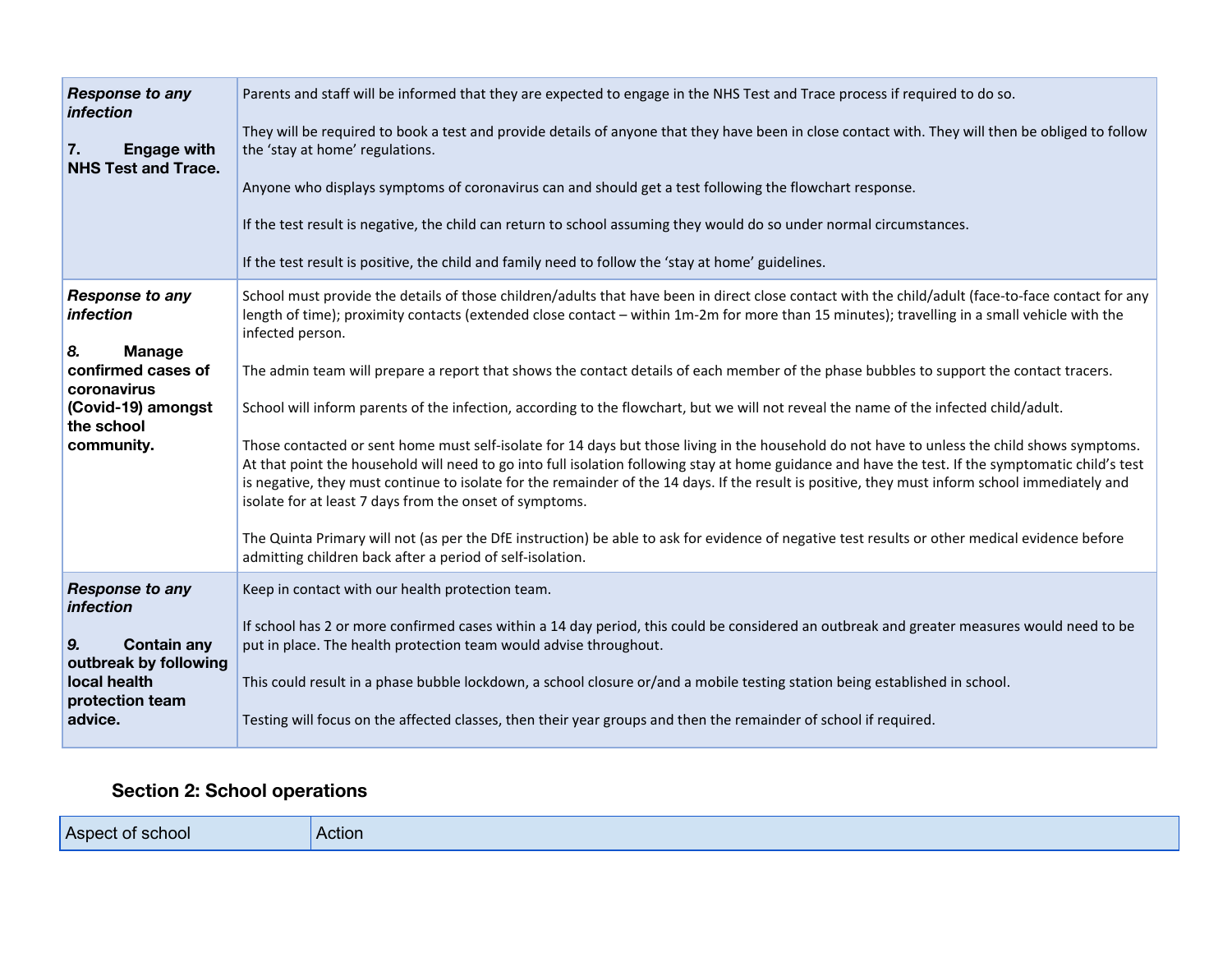| Transport<br>There is a distinction between<br>dedicated school transport and wider<br>public transport:<br>by dedicated school transport,<br>we mean services that are used<br>only to carry pupils to school.<br>This includes statutory home to<br>school transport, but may also<br>include some existing or new<br>commercial travel routes, where<br>they carry school pupils only<br>by public transport services, we<br>$\bullet$<br>mean routes which are also used<br>by the general public | Dedicated school transport<br>Pupils on dedicated school services do not mix with the general public on those journeys and tend to be consistent. This means that the<br>advice for passengers on public transport to adopt a social distance of two metres from people outside their household or support<br>bubble, or a 'one metre plus' approach where this is not possible, will not apply from the autumn term on dedicated transport.<br>Therefore, school trips using coaches can still occur as long as the children travel in their consistent bubbles.<br>If children are travelling via coach to a trip, for example, they are expected to adhere to the systems of control still i.e. good hand<br>hygiene and distancing where possible.<br>School will only use travel companies who can share a policy that outlines their commitment to thoroughly cleaning coaches between<br>use.<br>Wider public transport<br>Children should not attend trips or visits if they are required to use public transport to get there. This seems like an unnecessary risk for<br>The Quinta Primary to instigate. |
|-------------------------------------------------------------------------------------------------------------------------------------------------------------------------------------------------------------------------------------------------------------------------------------------------------------------------------------------------------------------------------------------------------------------------------------------------------------------------------------------------------|---------------------------------------------------------------------------------------------------------------------------------------------------------------------------------------------------------------------------------------------------------------------------------------------------------------------------------------------------------------------------------------------------------------------------------------------------------------------------------------------------------------------------------------------------------------------------------------------------------------------------------------------------------------------------------------------------------------------------------------------------------------------------------------------------------------------------------------------------------------------------------------------------------------------------------------------------------------------------------------------------------------------------------------------------------------------------------------------------------------------|
|                                                                                                                                                                                                                                                                                                                                                                                                                                                                                                       |                                                                                                                                                                                                                                                                                                                                                                                                                                                                                                                                                                                                                                                                                                                                                                                                                                                                                                                                                                                                                                                                                                                     |
| <b>Attendance</b>                                                                                                                                                                                                                                                                                                                                                                                                                                                                                     | <b>Attendance expectations</b>                                                                                                                                                                                                                                                                                                                                                                                                                                                                                                                                                                                                                                                                                                                                                                                                                                                                                                                                                                                                                                                                                      |
| Now the circumstances have<br>changed and it is vital for all<br>children to return to school to<br>minimise as far as possible the<br>longer-term impact of the<br>pandemic on children's<br>education, wellbeing and wider<br>development.<br>School attendance will therefore be<br>mandatory again from the beginning<br>of the autumn term.                                                                                                                                                      | School will communicate the necessity of attending school to parents and where required, we will offer additional pastoral support.<br>School will re-establish attendance routines as before i.e. we will continue to record and monitor attendance as we did pre-covid and<br>any absence will be followed up.<br>Where appropriate, we will engage with the local authority to pursue sanctions for families with non-attending pupils (in line with the<br>local authority's code of conduct).<br>Pupils who are shielding or self-isolating<br>If rates of infection in the local area rise, then some parents who have children who were once shielding due to medical advice may<br>wish to isolate their children again. The Quinta Primary will support those parents through dialogue with the school nurse team so that<br>appropriate advice can be offered and leeway afforded.<br>Where children can't attend school as parents are following clinical and/or public health advice, absence will not be penalised.                                                                                    |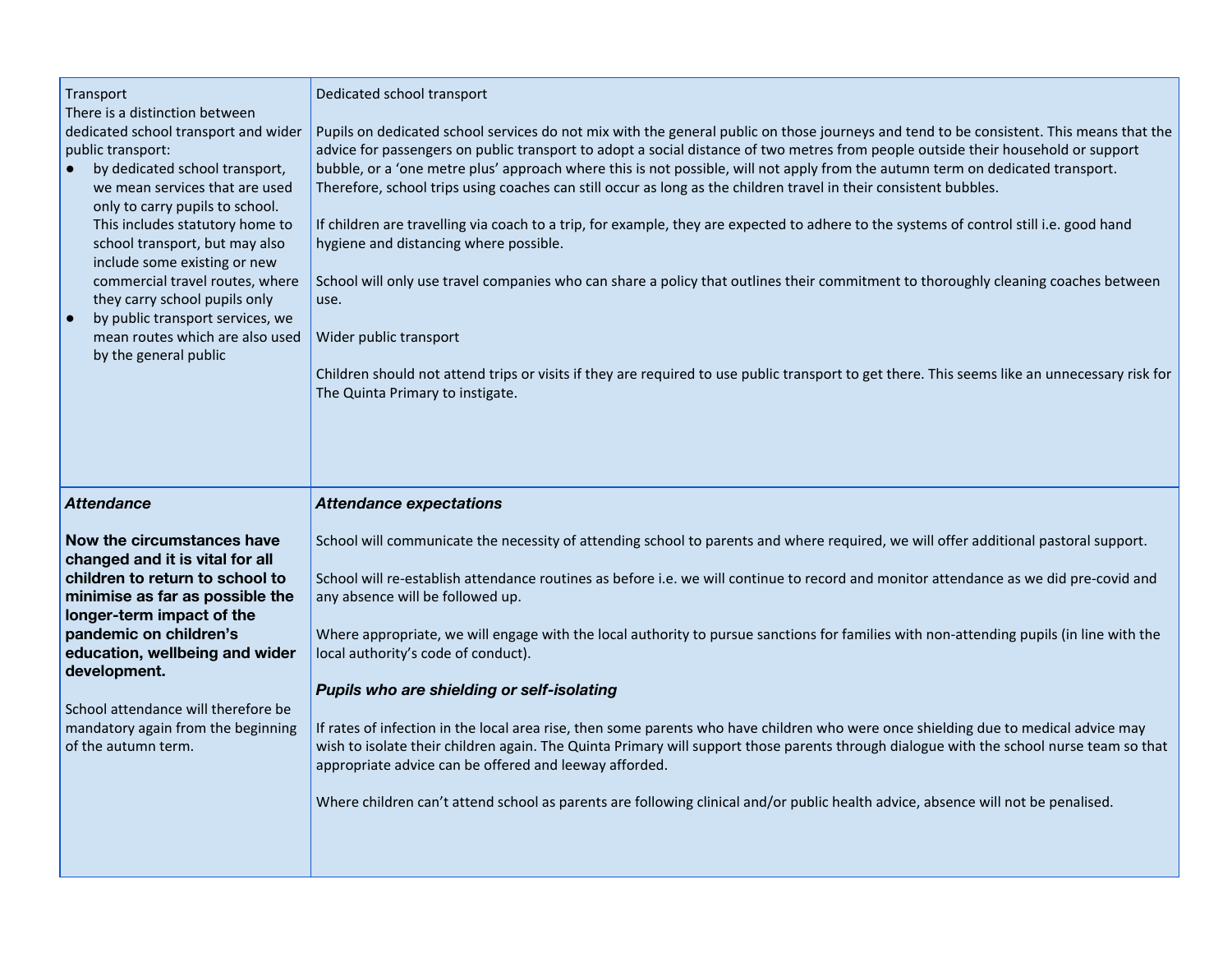| <b>School Workforce</b> | Staff who are clinically vulnerable or extremely clinically vulnerable                                                                                                                                                                                                                                                                                                        |  |
|-------------------------|-------------------------------------------------------------------------------------------------------------------------------------------------------------------------------------------------------------------------------------------------------------------------------------------------------------------------------------------------------------------------------|--|
|                         | The Quinta Primary School has planned to follow the full measures within the guidance, therefore most staff will return to the<br>workplace as normal.                                                                                                                                                                                                                        |  |
|                         | Those members of staff that received a letter to say that they were extremely vulnerable and advising them to shield can also return as<br>normal given that shielding comes to a close on 1 <sup>st</sup> August. However, those adults will be encouraged to maintain social distancing<br>measures as much as possible when in attendance.                                 |  |
|                         | People who live with those who are clinically extremely vulnerable or clinically vulnerable can attend school as normal also.                                                                                                                                                                                                                                                 |  |
|                         | Deploying support staff and accommodating visiting specialists                                                                                                                                                                                                                                                                                                                |  |
|                         | As per government guidance, teaching assistants may be deployed to lead groups or cover lessons under the direction and supervision<br>of a qualified, or nominated, teacher. This will become an important measure to reduce the necessity of bringing in agency staff and<br>compromising the integrity of bubbles, should there be a need to arrange cover for any reason. |  |
|                         | Supply teachers and other temporary or peripatetic teachers                                                                                                                                                                                                                                                                                                                   |  |
|                         | Supply teachers will not be used to cover classes.                                                                                                                                                                                                                                                                                                                            |  |
|                         | The school will expect all external providers to make available their risk assessment and comply with the children assuming that they<br>are able to follow stringent distancing also. These will need to be consistent people, not changing week-to-week.                                                                                                                    |  |
|                         | <b>Staff taking leave</b>                                                                                                                                                                                                                                                                                                                                                     |  |
|                         | The government has set a requirement that people returning from some countries will be required to quarantine for 14 days.                                                                                                                                                                                                                                                    |  |
|                         | Where staff are required to quarantine after returning from holidays, they need to understand that any period of absence is not<br>authorised given that they are knowingly becoming absent from work. No home-working role is available to those adults therefore staff<br>would be determined as being absent without leave.                                                |  |
|                         |                                                                                                                                                                                                                                                                                                                                                                               |  |
| <b>Safeguarding</b>     | All existing pre-covid safeguarding measures will return as normal.                                                                                                                                                                                                                                                                                                           |  |
| <b>Catering</b>         | The school has, in the past few weeks, successfully been awarded a bid for a new school kitchen to deal with the increase in pupil<br>numbers. This means that we are unable to offer hot options. Our offer will be a range of sandwiches until October half term. These<br>will be delivered to the classrooms for the children.                                            |  |
|                         | Y5 and 6 will eat in the hall but all other classes will eat in their classrooms.                                                                                                                                                                                                                                                                                             |  |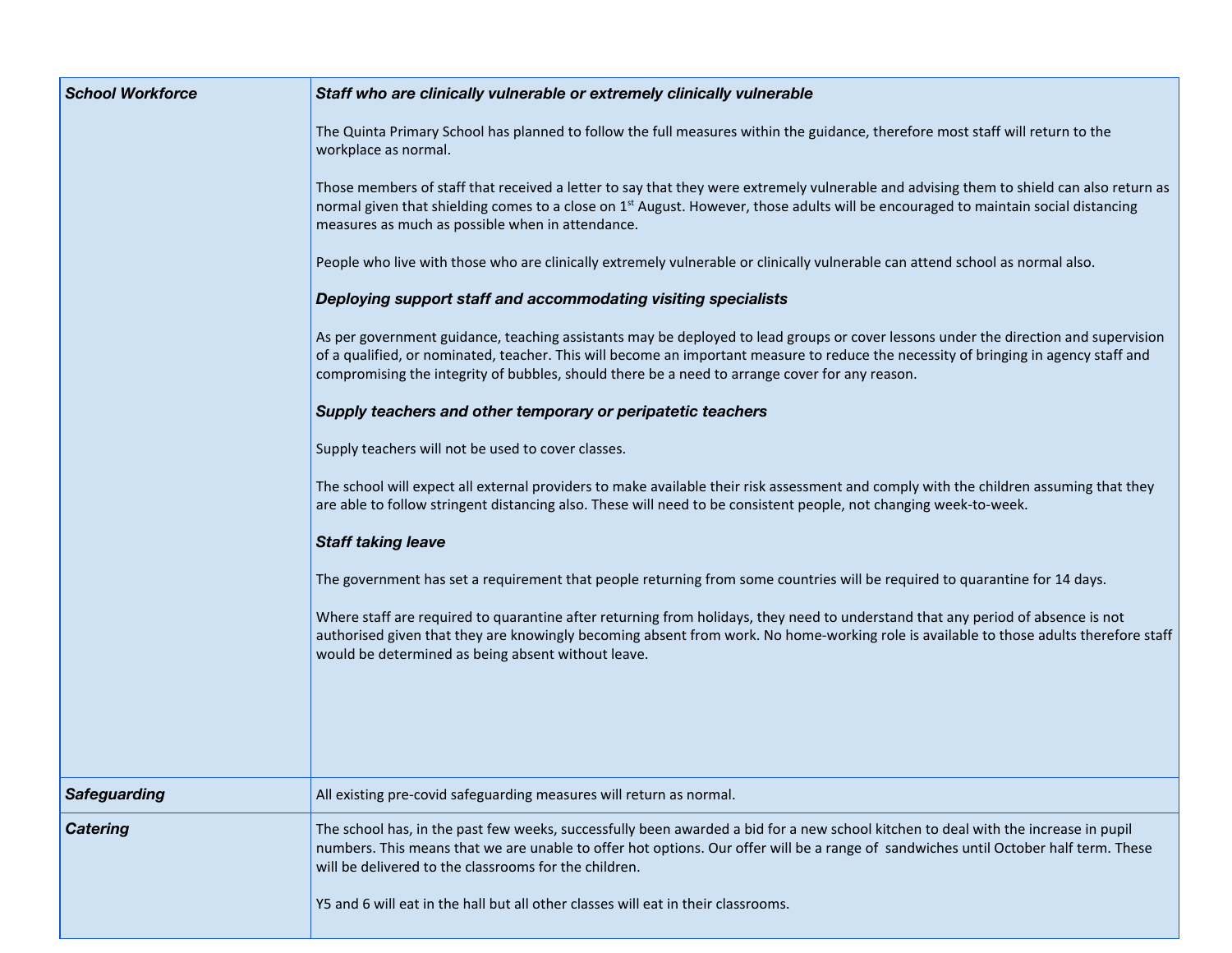| <b>Lunch and break times</b> | Midday supervisors will continue to support the supervision of lunchtimes but they will be allocated to phase bubbles that cannot mix.<br>Phase 5/6 bubble will be allowed to use the school hall given that they are more likely to be able to distance whilst in that space. The<br>space will need to be cleaned both before and after use.<br>A rota will be drawn up to ensure that only members of staff within appropriate bubbles supervise their bubbles at break times. The<br>playground will be split into zones and allocated to bubbles to avoid any cross-contamination.<br>Timings of lunchtimes will be staggered, as will break times:<br><b>Break times</b><br>$\blacktriangleright$<br>EYFS: 9:45am - 10.00am: CK, JA will be on duty.<br>$\blacktriangleright$<br>Y1/2: 10:00am - 10:15am: NW, CH, BL/TT, JL, EG on duty<br>$\blacktriangleright$<br>Y3/4: 10.15am - 10.30am: HB, KS, JR<br>$\blacktriangleright$<br>Y5/6: 10.30am - 10.45am: PS, VP, BA, LFD<br>Lunch times<br>$\blacktriangleright$<br>All years 12:00 - 1:10pm<br>Eat first Preschool, Reception Y1/2, Y5<br>$\blacktriangleright$<br>$\blacktriangleright$<br>Outside first Y3/4, Y6<br>$\blacktriangleright$<br>Groups change at 12:40pm<br>For MDAs, a range of games can be found here: https://en-gb.padlet.com/gazneedle/mry7d3wlpw313515 |
|------------------------------|-----------------------------------------------------------------------------------------------------------------------------------------------------------------------------------------------------------------------------------------------------------------------------------------------------------------------------------------------------------------------------------------------------------------------------------------------------------------------------------------------------------------------------------------------------------------------------------------------------------------------------------------------------------------------------------------------------------------------------------------------------------------------------------------------------------------------------------------------------------------------------------------------------------------------------------------------------------------------------------------------------------------------------------------------------------------------------------------------------------------------------------------------------------------------------------------------------------------------------------------------------------------------------------------------------------------------------------------|
| <b>Estates</b>               | Site Maintenance Office will conduct the normal pre-term building checks as per the existing schedule of work.<br>Teachers need to ensure that classrooms have good ventilation (open windows and doors).                                                                                                                                                                                                                                                                                                                                                                                                                                                                                                                                                                                                                                                                                                                                                                                                                                                                                                                                                                                                                                                                                                                               |
| <b>Educational Visits</b>    | School trips are permitted to resume however the risk of compromising the integrity of bubbles by mixing with other schools attending<br>venues or using coaches that have also been used by other schools, does not seem conducive with guidance.                                                                                                                                                                                                                                                                                                                                                                                                                                                                                                                                                                                                                                                                                                                                                                                                                                                                                                                                                                                                                                                                                      |
| <b>Wraparound care</b>       | Wraparound care is permitted to commence. Children attending wrap around care will remain in a consistent bubble observing very<br>good hygiene.                                                                                                                                                                                                                                                                                                                                                                                                                                                                                                                                                                                                                                                                                                                                                                                                                                                                                                                                                                                                                                                                                                                                                                                        |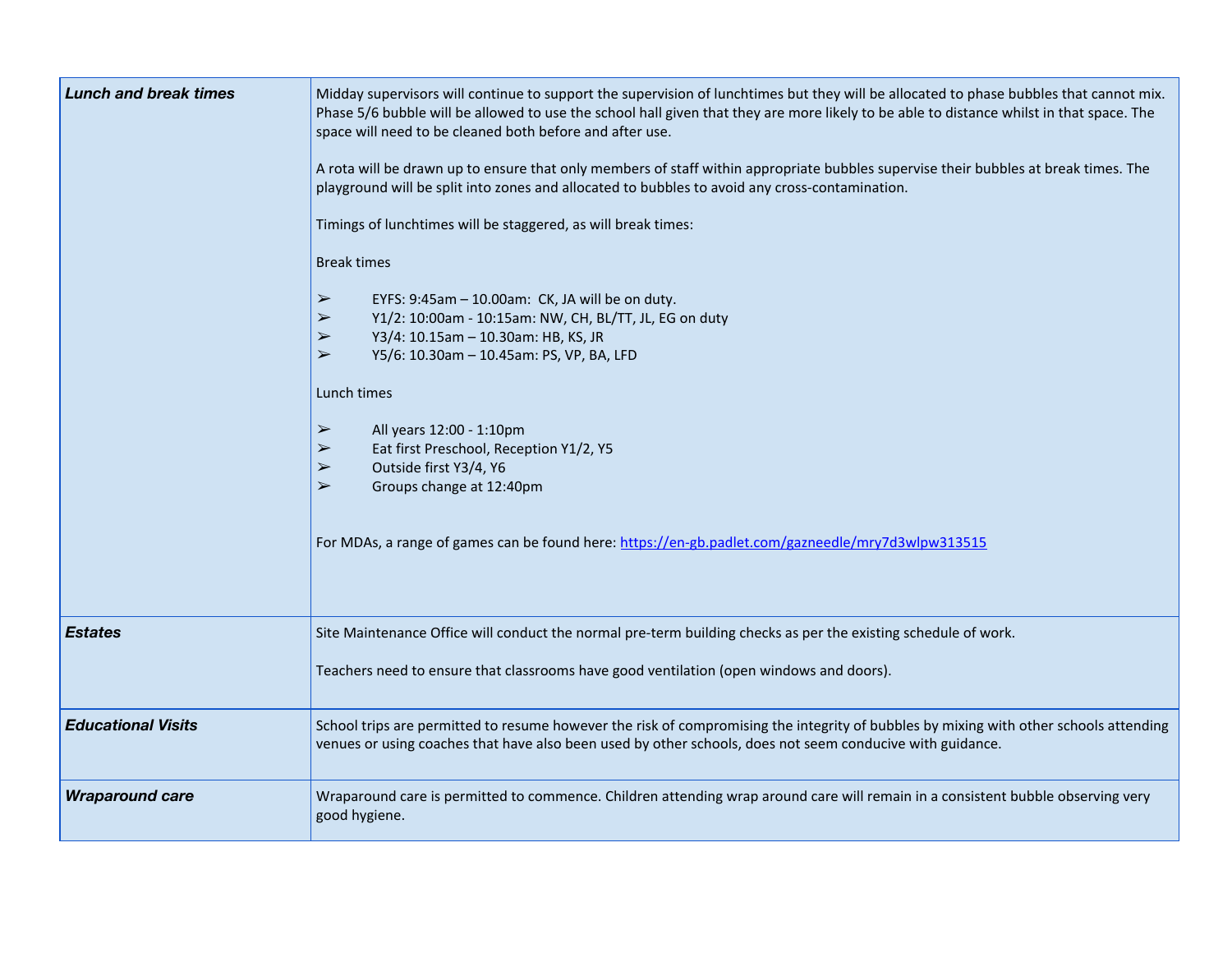## **Section 3: Curriculum, behaviour and pastoral support**

| <b>Aspect of school Action</b> |  |
|--------------------------------|--|
|                                |  |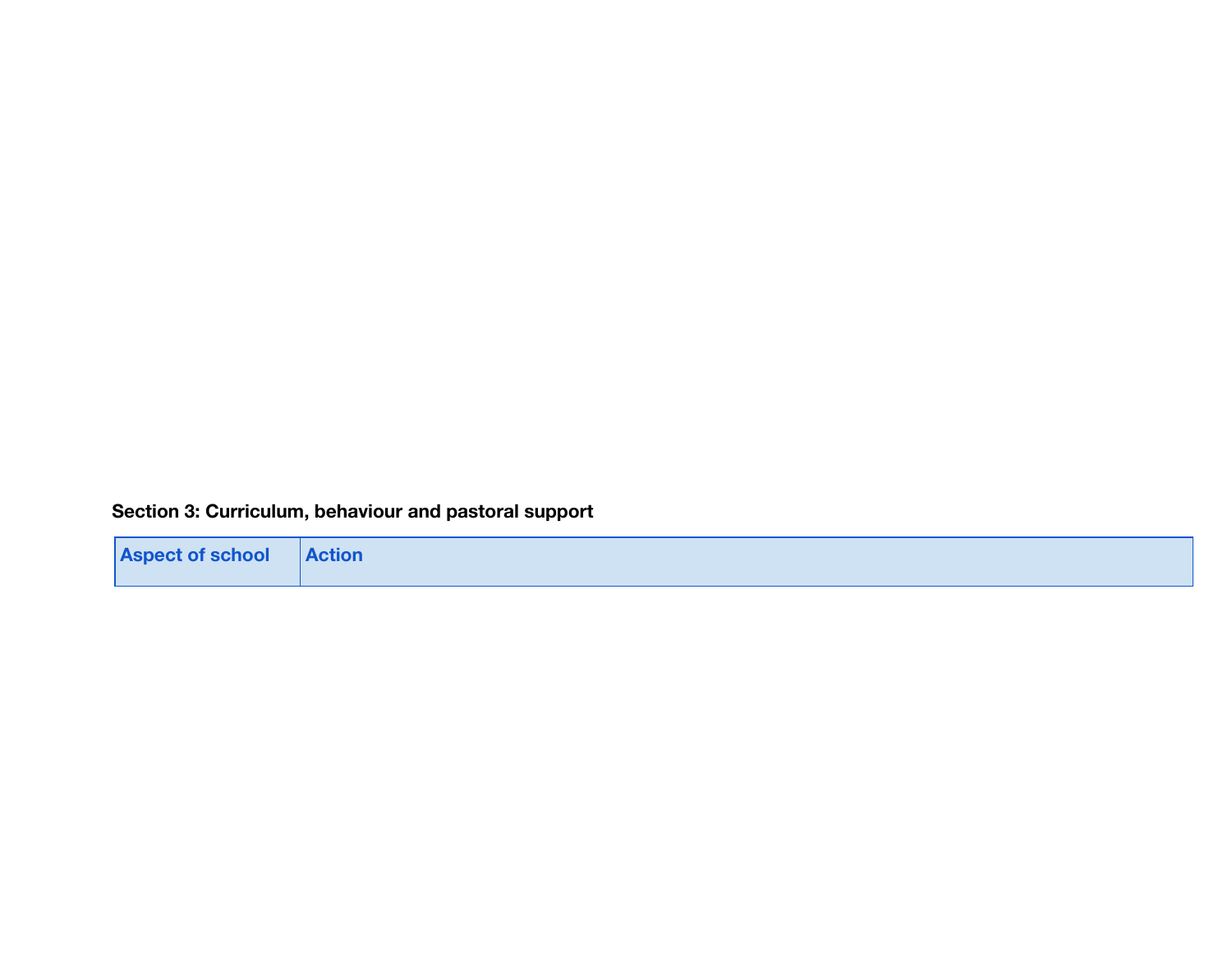| <b>Curriculum</b><br>expectations                                                                                                                                                                                                                                                                                                                                                                                                                             | The Quinta Primary School will not have a 'recovery curriculum'. We will instead apply our curriculum model in its fullest and identify gaps<br>in core learning that need to be negated over a period of time, with additional intervention for those year groups that have less time to<br>'catch-up'.                                                                                                                                                                                                                                                 |
|---------------------------------------------------------------------------------------------------------------------------------------------------------------------------------------------------------------------------------------------------------------------------------------------------------------------------------------------------------------------------------------------------------------------------------------------------------------|----------------------------------------------------------------------------------------------------------------------------------------------------------------------------------------------------------------------------------------------------------------------------------------------------------------------------------------------------------------------------------------------------------------------------------------------------------------------------------------------------------------------------------------------------------|
| The key principles that<br>underpin government<br>advice on curriculum<br>planning are:                                                                                                                                                                                                                                                                                                                                                                       | During the first half term children will be reminded of all of their hard work during the previous year and we will 'reset' the expectations so<br>that children know that we are expecting of them on their return to school i.e. great learning behaviours.                                                                                                                                                                                                                                                                                            |
| <b>Education is not</b><br>optional: all pupils<br>receive a high-quality<br>education that<br>promotes their<br>development and<br>prepares them for the<br>opportunities,<br>responsibilities and<br>experiences of later                                                                                                                                                                                                                                   | Our September 2020 curriculum will be as planned.<br>We will return to the normal teaching of all subjects in the autumn term<br>Formative assessment will be used to a greater extent so that teachers can tailor the learning journeys.<br>Remote education is already integrated into the school curriculum and this will remain.<br>The Relationship and Sex Education element of our new curriculum has been planned and was consulted on with parents shortly before<br>the summer holiday. We will implement this as planned from September 2020. |
| life.<br>The curriculum<br>remains broad and<br>ambitious: all pupils<br>continue to be taught a<br>wide range of subjects,<br>maintaining their<br>choices for further<br>study and employment.<br>Remote education,<br>where needed, is high<br>quality and aligns as<br>closely as possible<br>with in-school<br>provision: schools and<br>other settings continue<br>to build their capability<br>to educate pupils<br>remotely, where this is<br>needed. |                                                                                                                                                                                                                                                                                                                                                                                                                                                                                                                                                          |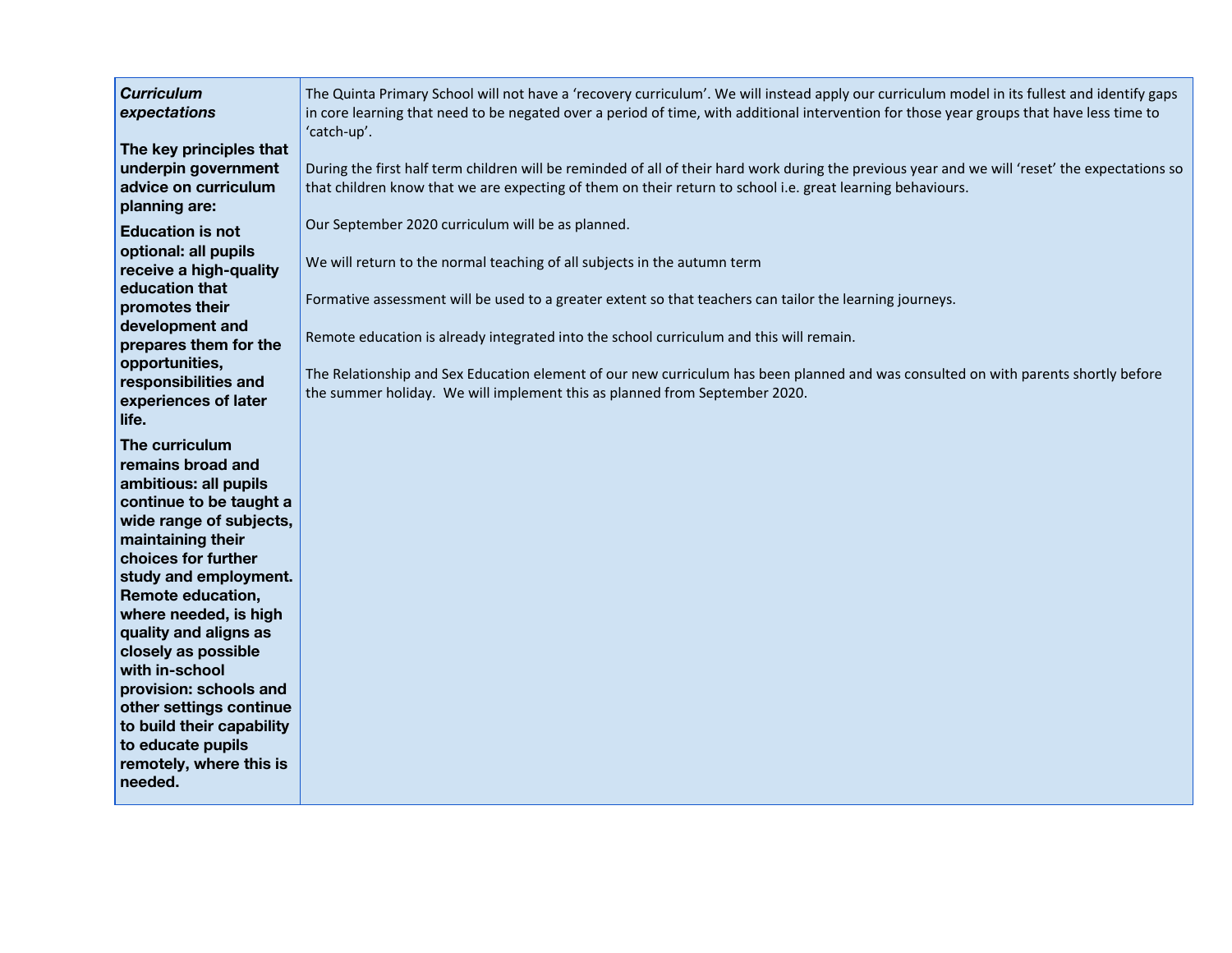| <b>Specific points for</b><br>early years foundation<br>stage (EYFS) to key<br>stage 3 | For children in nursery settings, teachers should focus on the prime areas of learning, including: communication and language, personal,<br>social and emotional development (PSED) and physical development. For pupils in eception, teachers should also assess and address gaps<br>in language, early reading and mathematics, particularly ensuring children's acquisition of phonic knowledge and extending their<br>vocabulary. Settings should follow updates to the EYFS disapplication guidance. For nursery settings and Reception, consider how all<br>groups of children can be given equal opportunities for outdoor learning.<br>For pupils in key stages 1 and 2, school leaders are expected to prioritise identifying gaps and re-establish good progress in the essentials<br>(phonics and reading, increasing vocabulary, writing and mathematics), identifying opportunities across the curriculum so they read widely,<br>and developing their knowledge and vocabulary. The curriculum should remain broad, so that the majority of pupils are taught a full range<br>of subjects over the year, including sciences, humanities, the arts, physical education/sport, religious education and relationships and<br>health education. |
|----------------------------------------------------------------------------------------|-----------------------------------------------------------------------------------------------------------------------------------------------------------------------------------------------------------------------------------------------------------------------------------------------------------------------------------------------------------------------------------------------------------------------------------------------------------------------------------------------------------------------------------------------------------------------------------------------------------------------------------------------------------------------------------------------------------------------------------------------------------------------------------------------------------------------------------------------------------------------------------------------------------------------------------------------------------------------------------------------------------------------------------------------------------------------------------------------------------------------------------------------------------------------------------------------------------------------------------------------------------|
| <b>Music</b>                                                                           | Given that there could be an additional risk of infection in environments where children and adults are singing, chanting, playing wind and<br>brass instruments or shouting, singing should not happen in groups of more than 15 and when it does take place, children need to be<br>side-by-side and not facing one another. This has implications for our music curriculum and adjustments will need to be made.                                                                                                                                                                                                                                                                                                                                                                                                                                                                                                                                                                                                                                                                                                                                                                                                                                       |
| <b>Physical activity in</b><br>schools                                                 | PE lessons are still to take place. Where possible, they are to take place outside as transmission of the disease is reduced in the outdoors.<br>The systems of control will still need to be applied during these sessions. Pupils will be kept in consistent groups and sports equipment will<br>be cleaned thoroughly between each use by different groups. Hand hygiene and respiratory hygiene is paramount due to the nature of<br>exercising and the way people breathe as a result. Hands must be washed thoroughly after completing a PE session.                                                                                                                                                                                                                                                                                                                                                                                                                                                                                                                                                                                                                                                                                                |
| <b>Pastoral support</b>                                                                | PHSCE sessions will provide children with the opportunity to rebuild friendships and engage socially with their peers. Any whole class<br>issues or emotional concerns will be dealt with in these sessions or using the additional time we have in the school day.<br>For any pupils who appear to need additional emotional support our pupil wellbeing mentor (Mrs Gibson) will become involved.                                                                                                                                                                                                                                                                                                                                                                                                                                                                                                                                                                                                                                                                                                                                                                                                                                                       |
| <b>Behaviour</b><br>expectations                                                       | The current approved behaviour policy coronavirus amendment will still apply.                                                                                                                                                                                                                                                                                                                                                                                                                                                                                                                                                                                                                                                                                                                                                                                                                                                                                                                                                                                                                                                                                                                                                                             |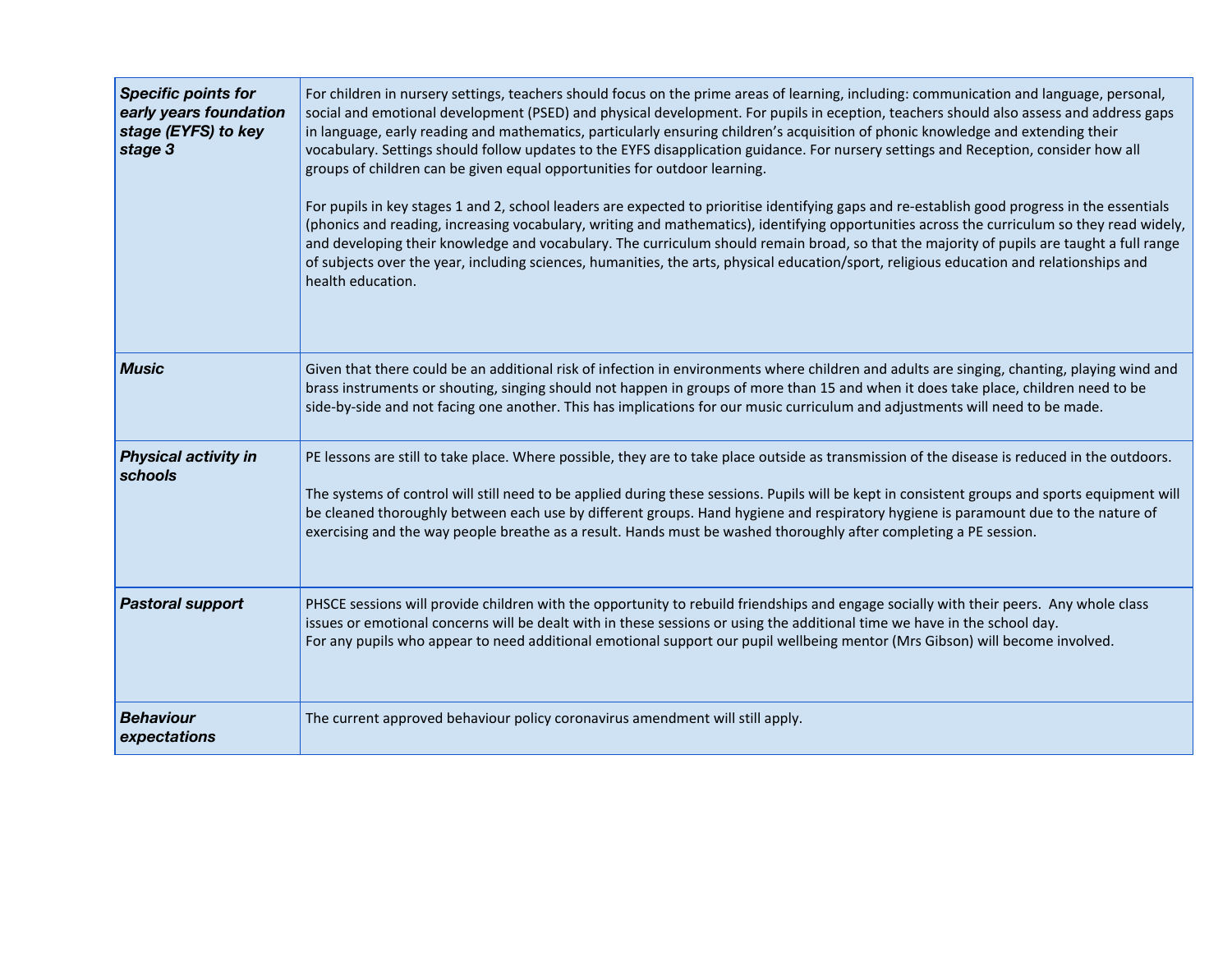## **Section 4: Assessment and accountability**

| <b>Aspect of school</b>   | <b>Action</b>                                                                                                                                                                                                                                                                                                                                                                                                                                                                    |
|---------------------------|----------------------------------------------------------------------------------------------------------------------------------------------------------------------------------------------------------------------------------------------------------------------------------------------------------------------------------------------------------------------------------------------------------------------------------------------------------------------------------|
| <b>Primary Assessment</b> | All statutory assessments (other than the Reception Baseline) will take place in the academic year 20/21 in accordance with the usual<br>timetables. The tests are as follows:<br>the phonics screening check<br>key stage 1 tests and teacher assessment<br>the year 4 multiplication tables check<br>key stage 2 tests and teacher assessment<br>statutory trialling<br>The Quinta Primary will prepare for these tests in the same manner as has been done in previous years. |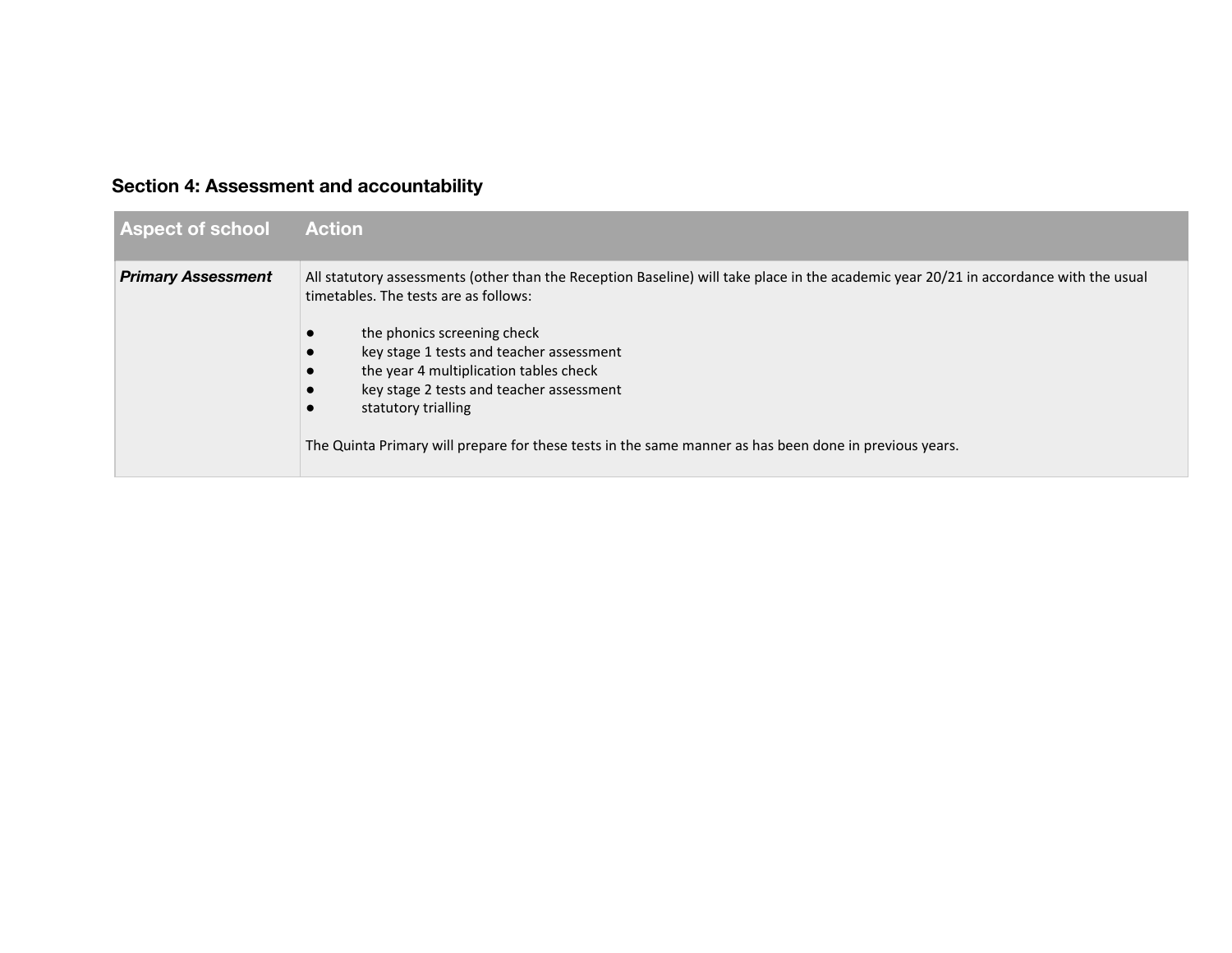## **Section 5: Contingency planning for outbreaks**

| <b>Aspect of school Action</b> |                                                                                                                                                                                                                                                                    |
|--------------------------------|--------------------------------------------------------------------------------------------------------------------------------------------------------------------------------------------------------------------------------------------------------------------|
| A local outbreak               | If school is made aware of a local outbreak, the PHE health protection team or the local authority may<br>advise school to close. Preparations will be made by way of a contingency plan so that learning can still<br>continue and the community can remain safe. |